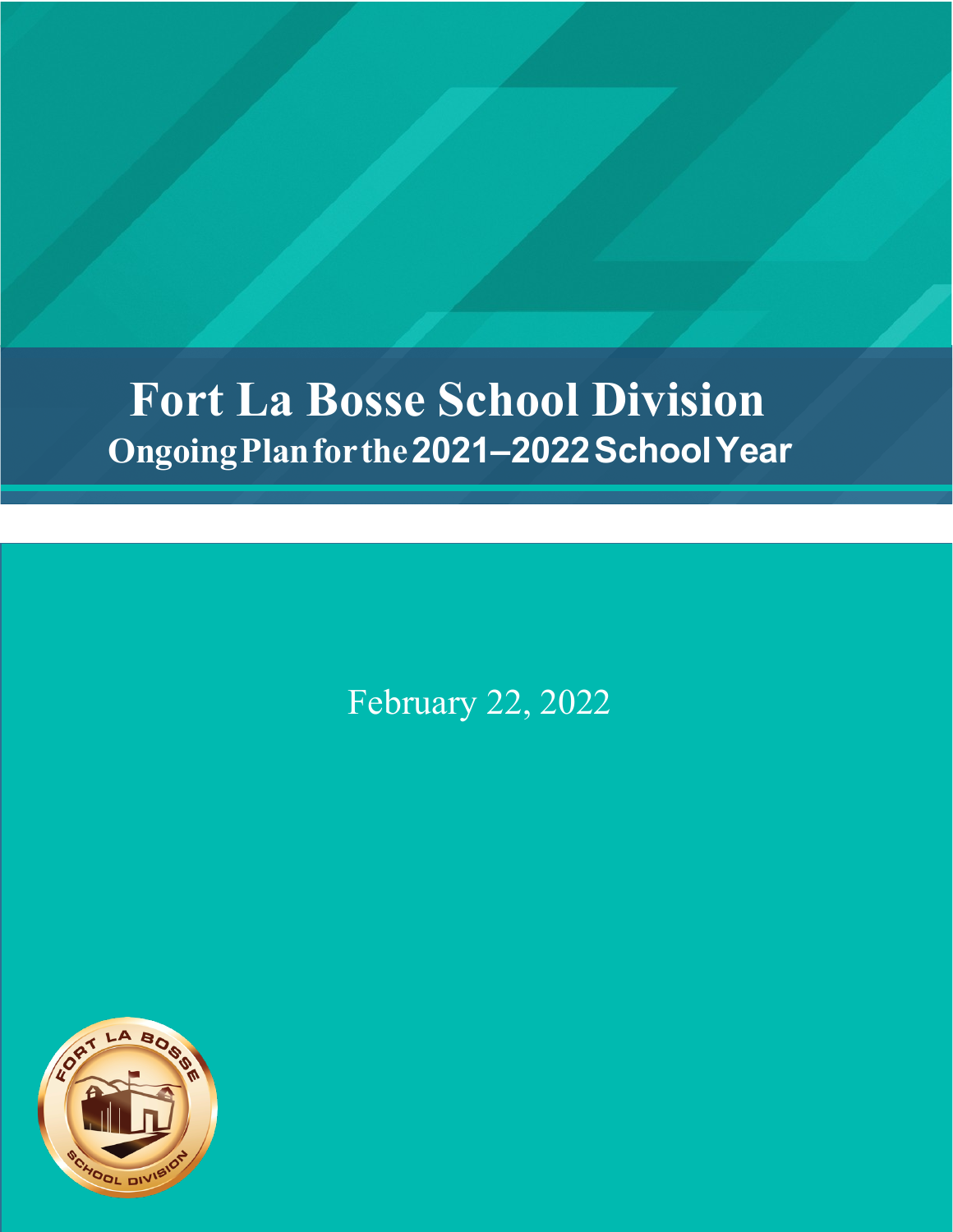## **Planning**

Continual planning will occur throughout the 2021-2022 school year and will focus on:

- Ensuring a safe and healthy environment for all students and staff
- Having all students in class full-time
- Continuing to implement public health fundamentals (self-screening, hand hygiene and staying home when sick)
- Monitoring and implementing additional public health measures and contingency planning, as needed, to address changes in local community or school epidemiology
- Shifting towards addressing the impacts the pandemic has had on the mental health, well-being and learning of students and the school community

### **Priority 1: Health and Safety**

Public health measures are adapted to reflect the changing public health situation. **Public Health** 

#### **Measures**

All staff and practicum students (this includes teachers, educational support staff, staff that work directly with students, including bus drivers, custodians and child care staff working in school-based early learning and child care facilities) working in Fort La Bosse School Division as per provincial public health orders, are required to be fully vaccinated or undergo frequent COVID-19 rapid testing.

Public health order will require regular COVID-19 tests at specific intervals for unvaccinated employees of designated sectors and will occur as per division policy.

**Staff and students must continue to follow the fundamentals (self-screening, hand hygiene and staying home when sick). Students muststay home if they develop symptoms of COVID-19 and only return ifthey have followed isolation requirements as applicable andare symptomfree for 24 hours.**

**Return to work for school staff have been developed and shared with staff directly.**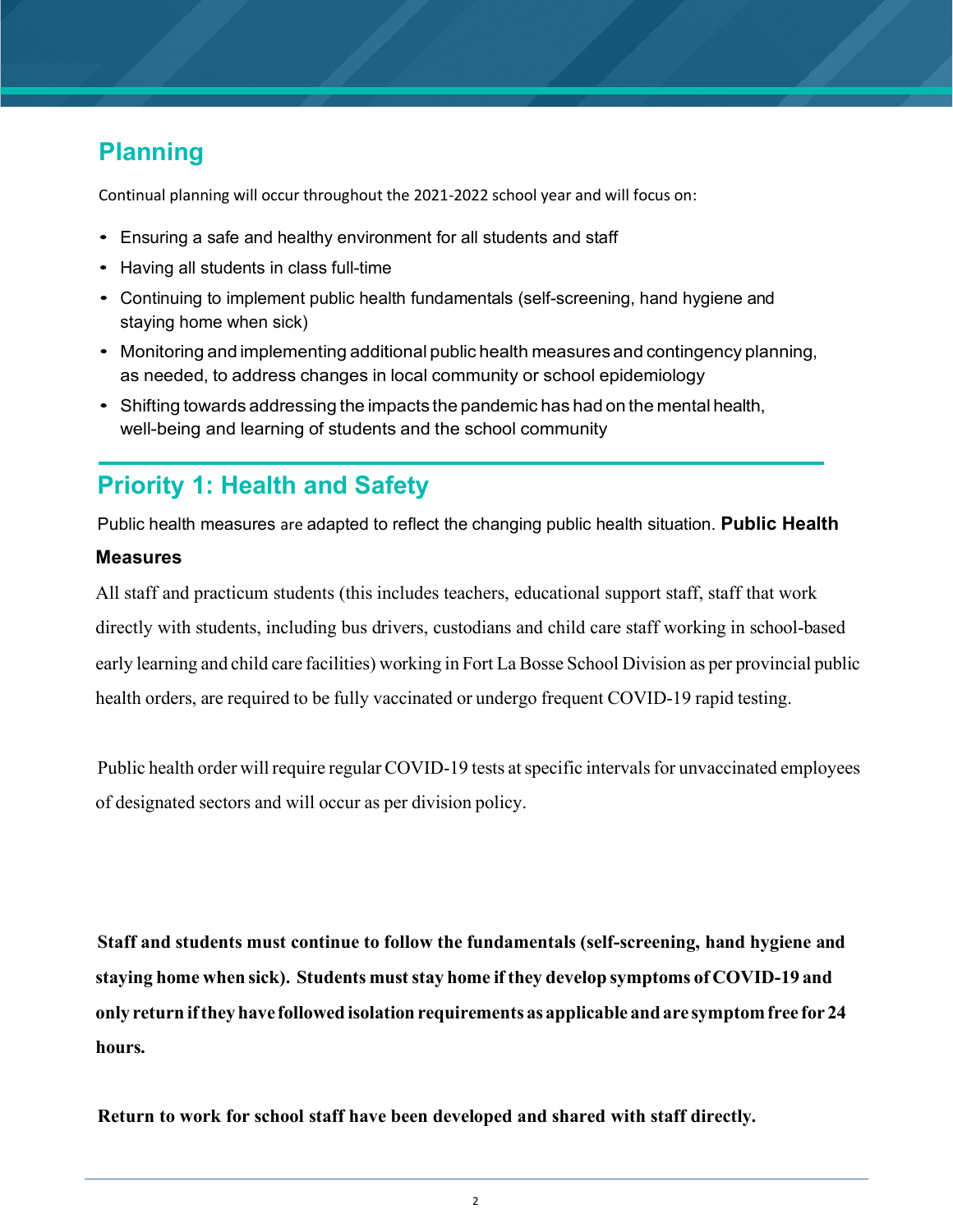#### **Contingency Planning**

The degree to which schools can remain open for in-class learning depends on several factors, such as vaccinations, variants of COVID-19 and the capacity of our health care system. We are committed to working with our public health and education partners to keep schools open for in-class learning.

Schools will plan to implement additional public health measures as outlined in the Caution (Yellow), Restricted (Orange) and Critical (Red) levels of the Pandemic Response System. As the level of risk changes, public health officials may identify regions or schools of concern. Schools will work with public health officials and Manitoba Education to implement the appropriate additional public health measures and contingency plans. Depending on the situation at the time, public health guidance may require modification to some provisions.

School-wide shifts to remote learning will be a measure of last resort.

For symptomatic students who are required to stay home, smooth learning transitions will be needed. Classroom teachers will ensure these students stay connected to on-going learning by providing at-home learning packages and/or remote learning until they are able to return to the class.

The provincial Manitoba Education Standards for Remote Learning guidelines will be followed by schools in temporary remote learning to ensure students will continue to learn and be assessed by their teachers. The guidelines can be found at: www.edu.gov.mb.ca/k12/covid/docs/remote\_learn\_standards.pdf

#### **Public Health Case and Contact Management**

COVID-19 case and contact management processes that are currently in place will remain until public health officials advise otherwise.

### **Testing**

 Public Health has determined who is now eligible for PCR testing. Please follow this link: https://www.gov.mb.ca/covid19/testing/testing-eligibility.html

### **Effective February 15, 2022, all schools in Manitoba are under the Caution (Yellow) level on the Pandemic Response System.**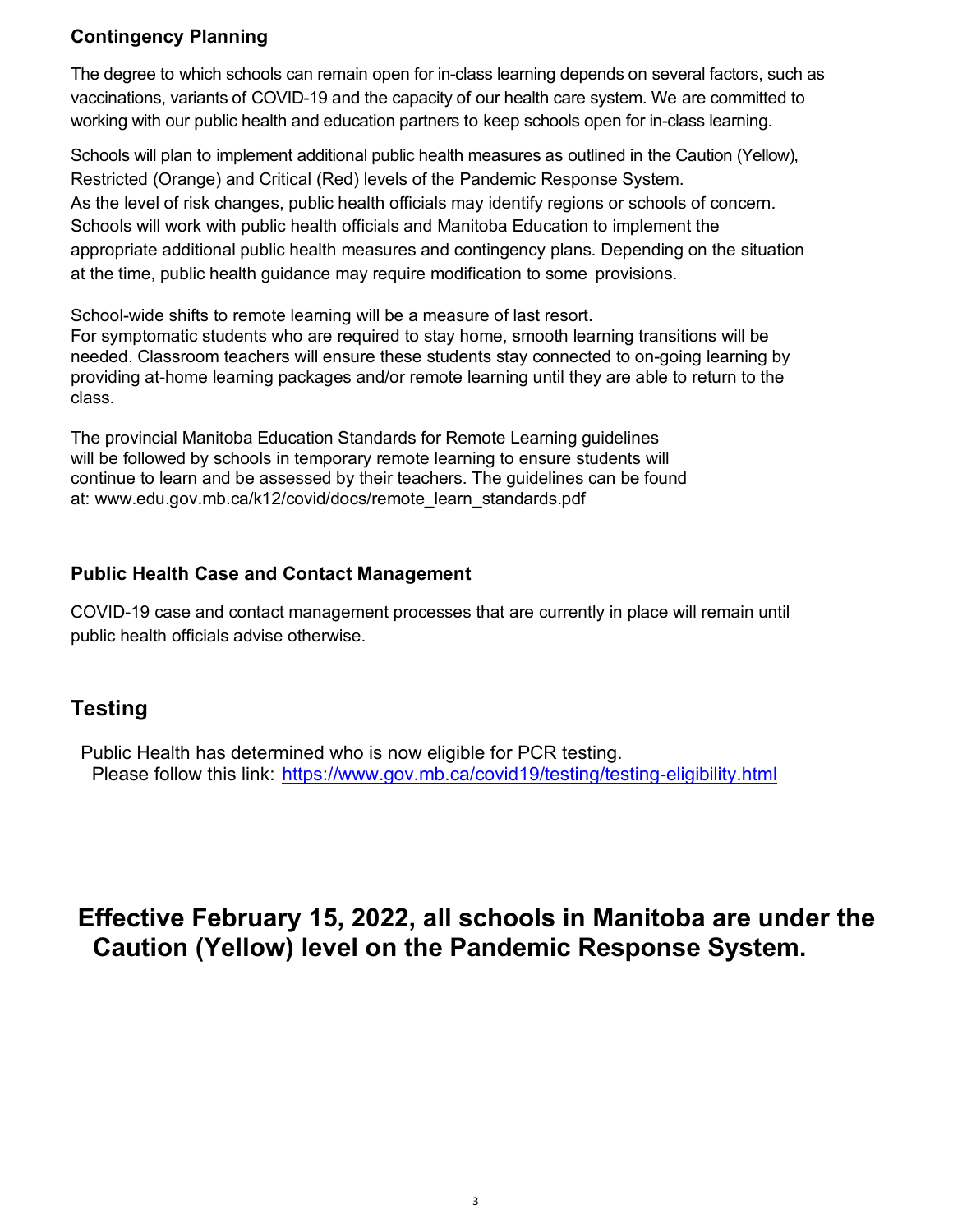### **Priority 2: Promoting Mental Health and Well-Being**

*Success: Mental health supports are responsive to the needs of students and school staff.*

COVID-19 has impacted the mental health and wellness of many Manitoba students, educators and school staff. In-class learning, peer contact and school celebrations have been disrupted for a generation of students.

In the 2020–2021 school year, the province supported a number of initiatives that support student mental health and well-being with \$2.5 million invested over and above the per pupil funding provided to school divisions.

Manitoba Education, the Manitoba School Boards Association, SAFE Work Manitoba, public health officials and other stakeholders also developed the Manitoba Pandemic Support Guides, a series of health and safety resources to support school staff. These guides included:

- Promoting Physical Safety www.edu.gov.mb.ca/k12/covid/docs/mpsg\_promote.pdf
- Taking Care of Yourself www.edu.gov.mb.ca/k12/covid/docs/mpsg\_taking\_care.pdf
- Caring for Our Students www.edu.gov.mb.ca/k12/covid/docs/mpsg\_caring\_student.pdf
- Resources for Students and Adults www.edu.gov.mb.ca/k12/covid/docs/mpsg\_resources.pdf

Mental health and well-being tip sheets that were developed as part of this strategy are available as follows:

- Tips for students www.edu.gov.mb.ca/k12/covid/docs/tips\_students
- Tips for Parents and Caregivers www.edu.gov.mb.ca/k12/covid/docs/tips\_parents.pdf
- Tips for Teachers www.edu.gov.mb.ca/k12/covid/docs/tips\_teachers.pdf
- Resources for Youth and Adults www.edu.gov.mb.ca/k12/covid/docs/tips\_resources.pdf

Partnerships with community organizations and stakeholders like The Manitoba Teachers Society, the Canadian Mental Health Association and the Manitoba Advocate for Children and Youth will also continue.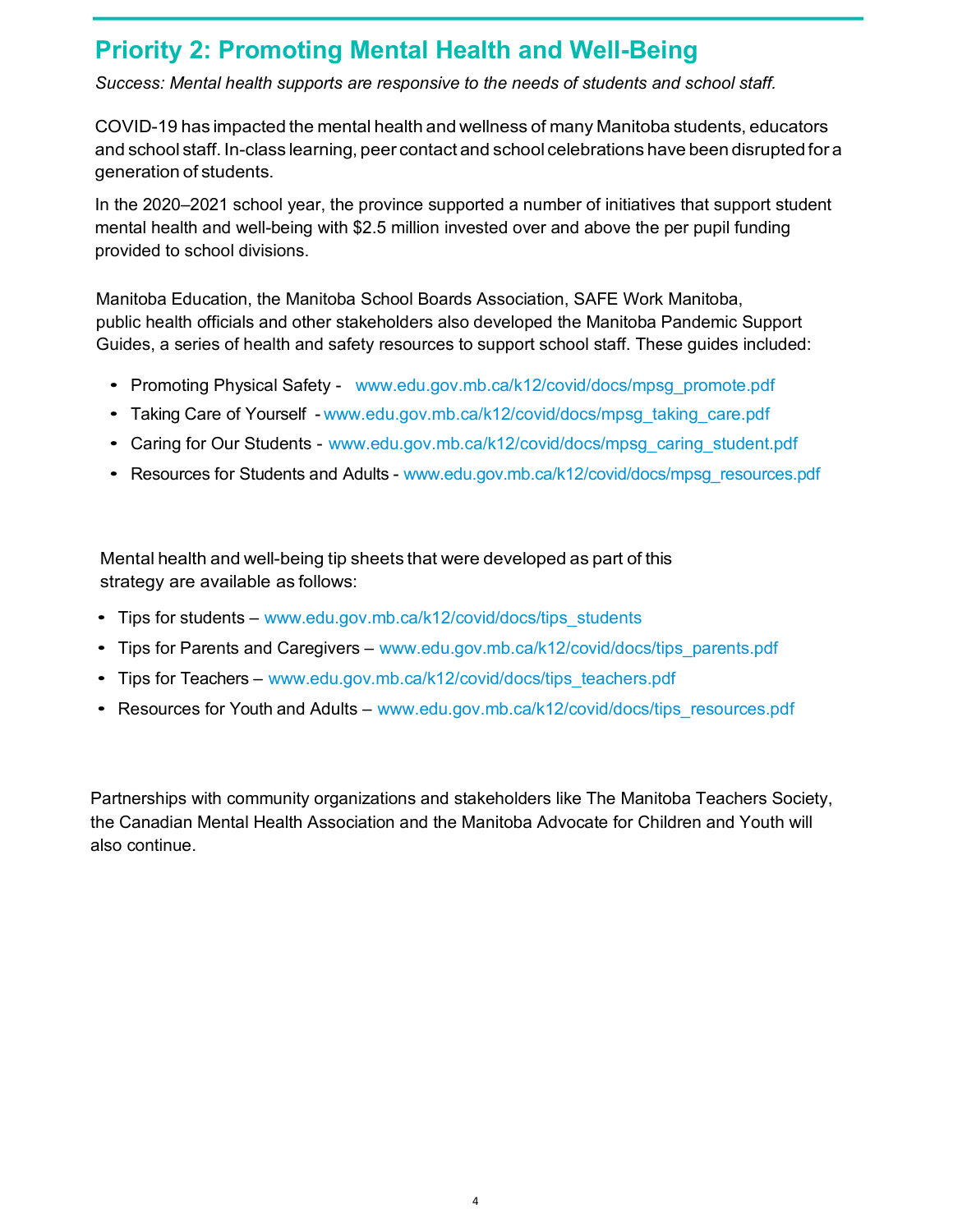### **Priority 3:Assessing and Addressing Learning Impacts**

*Success:Studentshaveaccesstoandengageinhigh-quality learning andplansare inplace to address learning impacts.*

The continuity of education is central to our fall planning. The impacts of COVID-19 on student learning will be felt in the 2021–2022 school year and beyond. These impacts have affected students and staff in different ways and a varied, strategic approach to address them is required.

School divisions and schools will incorporate the following principles into their approach to addressing the impacts of COVID-19 on studentlearning:

- addressing the mental well-being of students and staff once in class learning has resumed, as a foundation for learning
- using assessments to further understand the impacts of COVID-19 for learners, examining themes across classes and school communities and using the results to inform planning
- understanding individual students' unique strengths and needs
- building plans that acknowledge the diversity of student and educator experiences during the pandemic
- collaborating with students, parents and caregivers, other classroom teachers and student services personnel
- meeting students where they are in their learning process as they transition from periods of remote learning back to in-class learning
- developing plans to address the holistic needs of students, especially students identified as having been most at risk during the pandemic
- providing access to rich learning experiences in all subject areas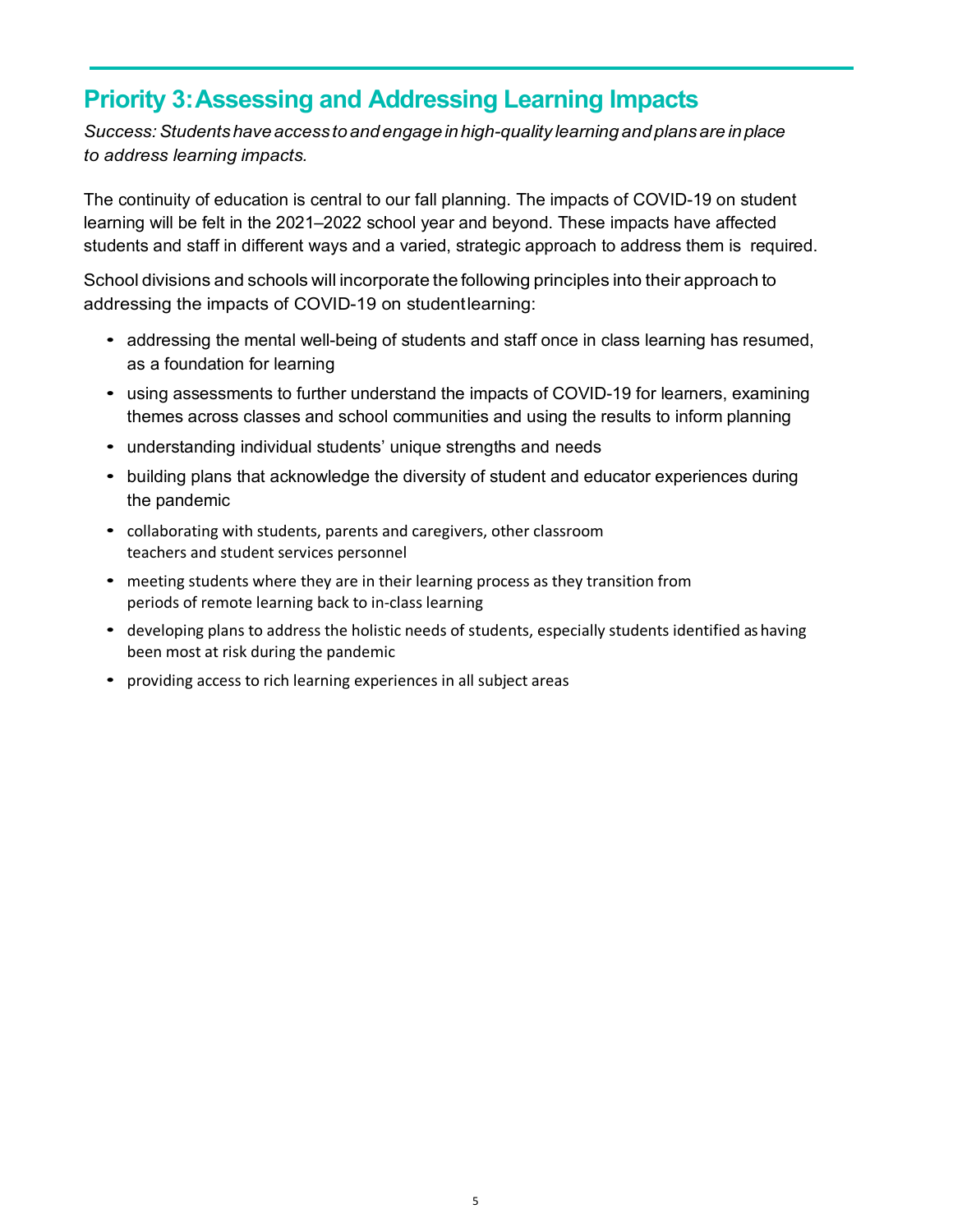#### **Provincial Assessments**

The province is committed to developing a new student assessment framework that includes strengthening classroom assessments in all grades and creating new summative assessments in the early years, middle years and Grade 10.

#### **Remote Learning**

In addition to the remote learning offered by school divisions in 2020–2021, the province launched the Manitoba Remote Learning Support Centre in January 2021 to provide direct remote learning supports to Kindergarten to Grade 8 students and teachers.

In addition, because the 2021–2022 school year will continue to require staff and students to stay home when they are sick, schools and school divisions will plan for absenteeism.Classroom teachers will ensure smooth transitions to temporary remote learning by supporting the development and provision of at-home learning packages and/or remote learning for students who are isolating.

### **Priority 4: Vaccination Outreach and Promotion**

It is important that youth in Manitoba are protected against COVID-19. The best way to achieve this is for youth to receive both doses of an approved COVID-19 vaccine as soon as they are eligible.

Schools located in communities with lower vaccine uptake will be prioritized to boost vaccination rates to help prevent outbreaks. Offering vaccinations in schools is safe and effective, and helps address accessibility barriers for many families. Families wishing to have their youth and children vaccinated outside of the school setting will continue to have access to other options, including pharmacies, primary care physicians and pop-up clinics in the community.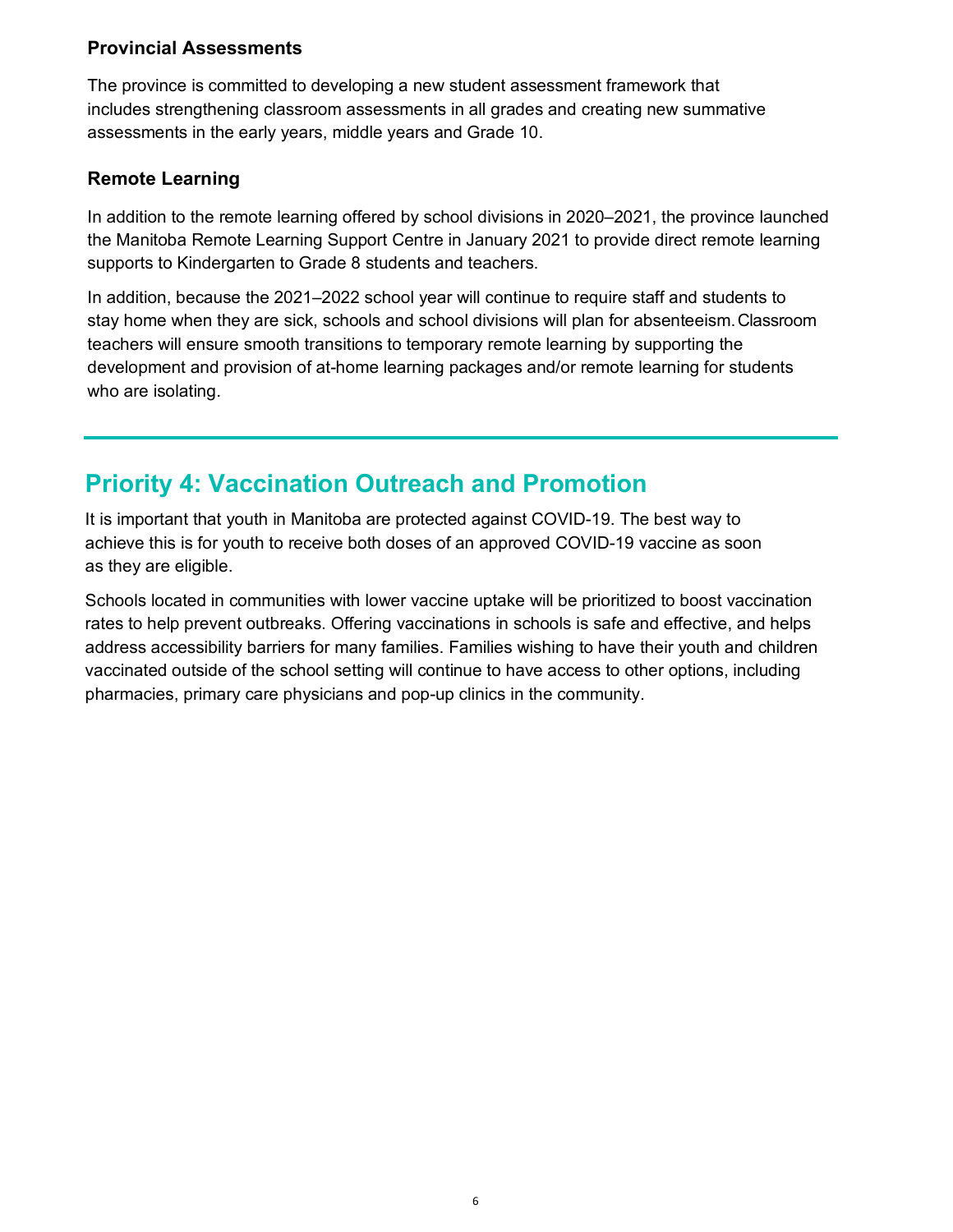General Public Health Measures.

|                                        |                                                                                  | <b>Measures</b>                                                                                                                                                                                                                                                                                                                                                                                                                                                                                                                                                                                                                                                                                                                                                                                                                              |  |  |
|----------------------------------------|----------------------------------------------------------------------------------|----------------------------------------------------------------------------------------------------------------------------------------------------------------------------------------------------------------------------------------------------------------------------------------------------------------------------------------------------------------------------------------------------------------------------------------------------------------------------------------------------------------------------------------------------------------------------------------------------------------------------------------------------------------------------------------------------------------------------------------------------------------------------------------------------------------------------------------------|--|--|
| <b>Instructional</b><br><b>Program</b> | Kindergarten<br>to Grade 12                                                      | • Modifications to delivery may be required as a result<br>of current public health measures.                                                                                                                                                                                                                                                                                                                                                                                                                                                                                                                                                                                                                                                                                                                                                |  |  |
|                                        | Students with<br><b>Special Learning Needs</b><br>and<br><b>Students at Risk</b> | • Students with special learning needs and students at<br>risk may continue to require additional supports, as<br>well as frequent collaboration and planning, strong<br>communication, flexibility and creativity within the<br>student support team. Students will continue to<br>receive appropriate supports, as per the student-<br>specific planning process and where required by their<br>individual health care plans.<br>• School teams will continue to work in collaboration<br>with families and related agencies and organizations<br>that support children, youth and their families.<br>Planning will take into account particular timelines,<br>responsibilities of each partner and key practices<br>across environments, to ensure appropriate<br>educational programming is in place for in-class or<br>remote learning. |  |  |
|                                        | Students who are<br>Immunocompromised                                            | • Manitoba Remote Learning Support Centre will<br>provide remote learning for students in Kindergarten<br>to Grade 8 who are immunocompromised.<br>• InformNet, Teacher Mediated Options and Learning<br>from Home School/L'École Apprendre-chez-soi are<br>available for students in Grades 9 to 12 who are<br>immunocompromised.                                                                                                                                                                                                                                                                                                                                                                                                                                                                                                           |  |  |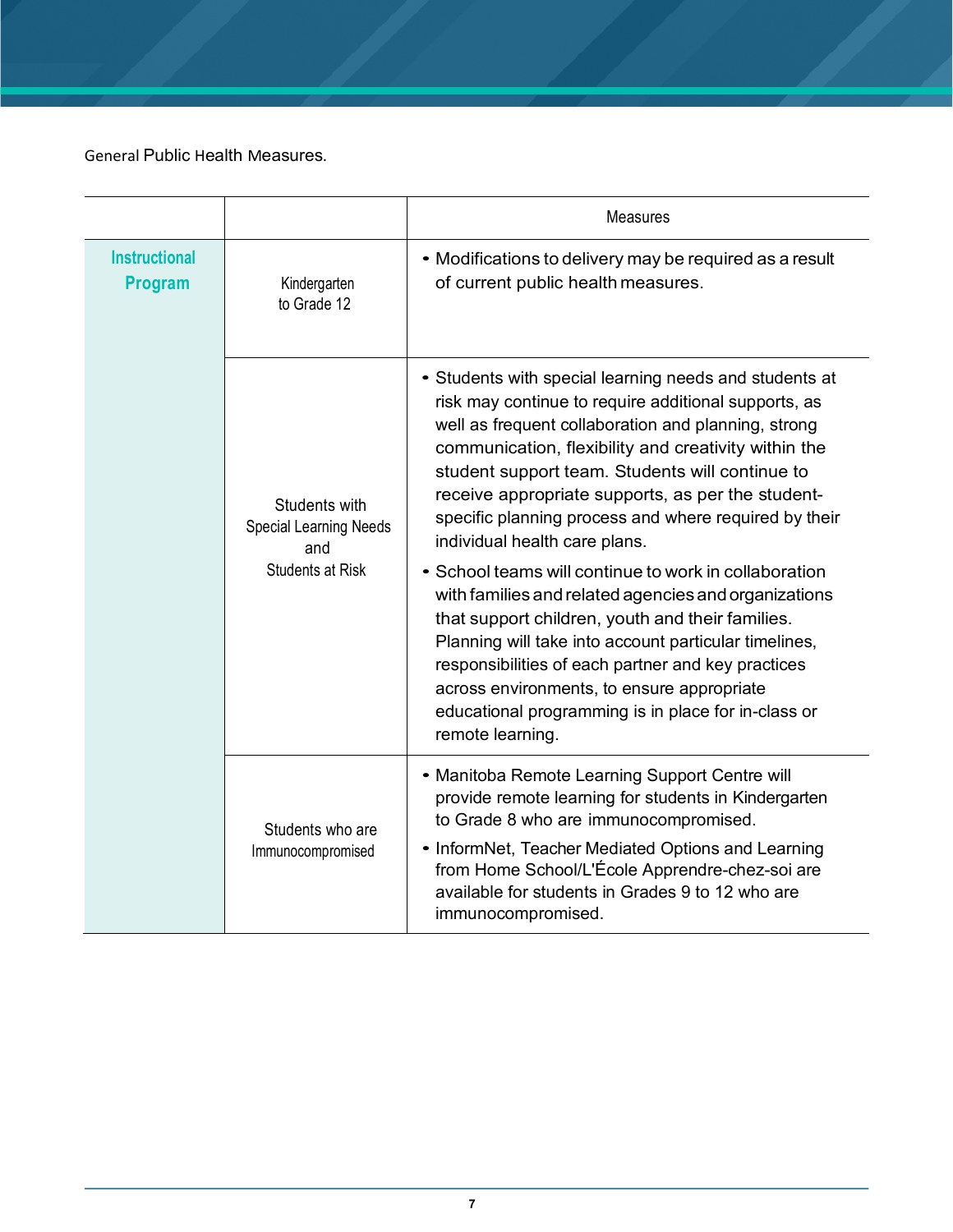|                                                                              | <b>Measures</b>                                                                                                                                                                                                                                                                                                                                                                                                                                                                                                             |  |  |  |
|------------------------------------------------------------------------------|-----------------------------------------------------------------------------------------------------------------------------------------------------------------------------------------------------------------------------------------------------------------------------------------------------------------------------------------------------------------------------------------------------------------------------------------------------------------------------------------------------------------------------|--|--|--|
| <b>Physical</b><br><b>Distancing and</b><br><b>Cohorts</b>                   | • Schools will use cohorts for Kindergarten to Grade 6 to assist with case<br>management and to minimize exposure for students.<br>• There is the potential to move away from cohorts as the year progresses,<br>depending on public health recommendations at the time.<br>• Schools should encourage physical distancing to the greatest extent possible.<br>• Schools will manage the flow of people in common areas, including hallways,<br>and washrooms to minimize crowding and allow for the ease of people passing |  |  |  |
|                                                                              | through. They will implement the practice of staggered entrance and exit<br>times, or use separate entrances (iffeasible).<br>• Schools will be prepared to implement physical distancing requirements<br>of 1 to 2 metres when recommended or directed by public health officials.                                                                                                                                                                                                                                         |  |  |  |
| <b>Masks and</b><br><b>Personal</b><br><b>Protective</b><br><b>Equipment</b> | • Masks are required for all students and visitors with medical masks being<br>recommended for school staff.<br>• Students must wear a mask in class and on the bus. Masks can be removed indoors<br>for eating/drinking when there is 2 metres of distance. Masks are not required in<br>physical education class.<br>• All school staff are required to wear medical masks while indoors. Students are to wear                                                                                                            |  |  |  |
| (PPE)                                                                        | well-fitting masks with at least 3 layers and will wear them in class, phys-ed, and while<br>riding the bus. Masks are available at the school.<br>• Transportation requirements will be based on public health advice.                                                                                                                                                                                                                                                                                                     |  |  |  |
| <b>Transportation</b>                                                        | Drivers and passengers will be encouraged to practice good hand<br>hygiene before and after trips.<br>• As of January 17, 2022 - high touch surfaces on the bus will be cleaned<br>frequently (in between trips).<br>• Assigned seating will be retained.                                                                                                                                                                                                                                                                   |  |  |  |
|                                                                              | • Masks are worn on the bus.                                                                                                                                                                                                                                                                                                                                                                                                                                                                                                |  |  |  |
| Extra-<br>curricular,                                                        | • Extra-curricular activities, including sports, optional programming and field trips<br>follow current public health recommendations and orders at the time<br>• As of February 8, 2022 - extra-curricular and sports tournaments can resume.                                                                                                                                                                                                                                                                              |  |  |  |
| sports and<br>field trips                                                    | • Types and size of gatherings and assemblies will align with public<br>health recommendations and orders for indoor gatherings at the time.<br>• As of January 17, 2022 - gatherings and assemblies will be postponed or<br>shifted to virtual delivery. This includes virtual staff meetings and<br>professional development, even when teachers and staff are working in<br>schools                                                                                                                                      |  |  |  |
| <b>Assemblies and</b><br>gatherings                                          | As of February 8, 2022, in-person staff meetings or professional development can<br>proceed when physical distancing can be maintained. Gatherings and assemblies can be<br>delivered virtually. For children in K-Grade 6, smaller grade specific or cohorted<br>assemblies are recommended.                                                                                                                                                                                                                               |  |  |  |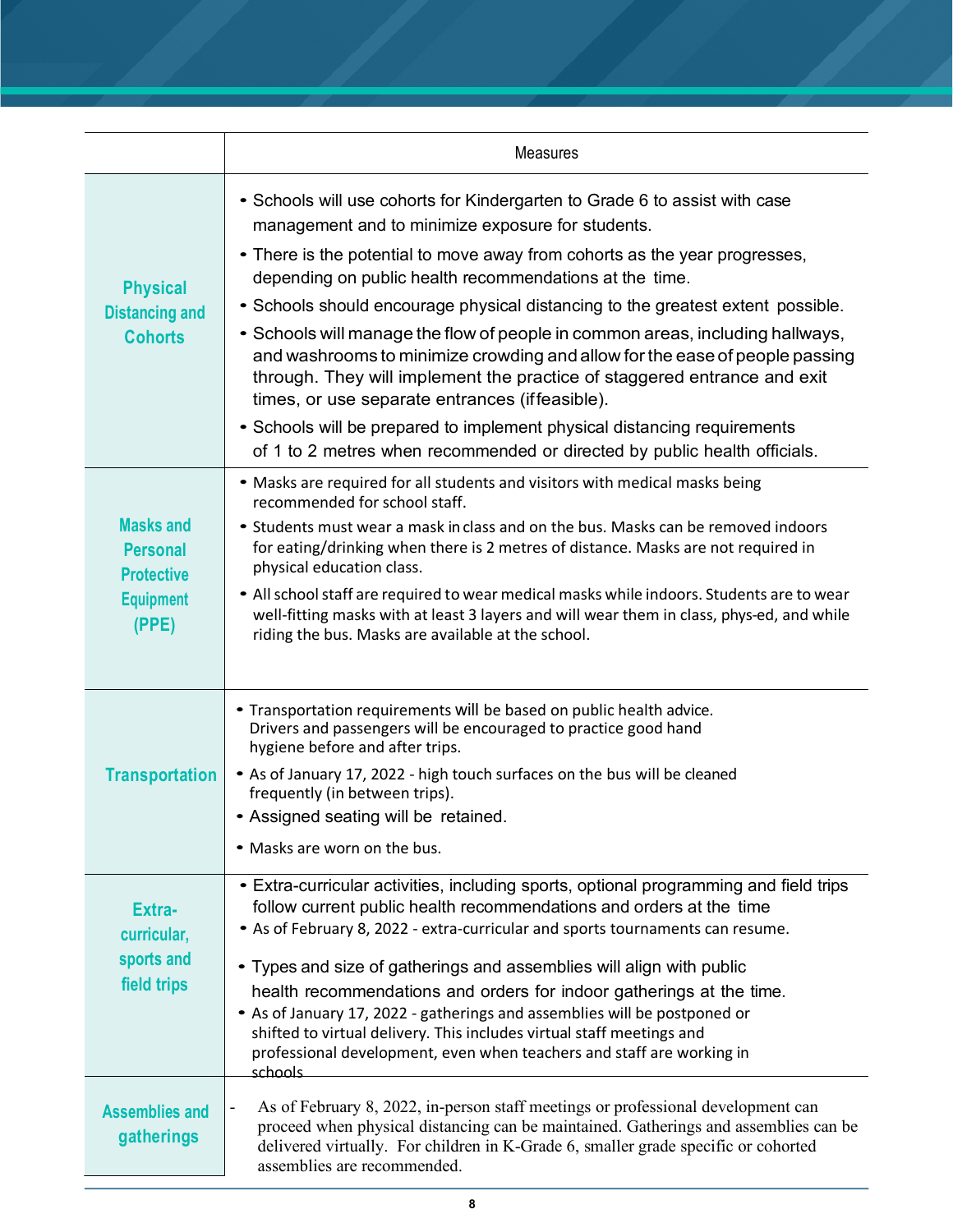|                                                       | Measures                                                                                                                                                                                                                                                                                                                                                                                                                                                                                                                                                                                                                                                                                                                                                                                                                                                                                                                               |  |  |  |  |
|-------------------------------------------------------|----------------------------------------------------------------------------------------------------------------------------------------------------------------------------------------------------------------------------------------------------------------------------------------------------------------------------------------------------------------------------------------------------------------------------------------------------------------------------------------------------------------------------------------------------------------------------------------------------------------------------------------------------------------------------------------------------------------------------------------------------------------------------------------------------------------------------------------------------------------------------------------------------------------------------------------|--|--|--|--|
| Visitors,<br><b>Community Use</b><br>of Schools       | • Schools will ensure proper documentation of visitors is implemented to<br>support case and contact management.<br>Visitors and volunteers are permitted provided they adhere to self-screening<br>requirements and to relevant public health orders.<br>Facilities will open for outside user groups effective February 22, 2022 with<br>conditions.                                                                                                                                                                                                                                                                                                                                                                                                                                                                                                                                                                                 |  |  |  |  |
| <b>Public</b><br><b>Health</b><br><b>Fundamentals</b> | • Students and staff will continue to follow hand hygiene and respiratory<br>etiquette. Guidance is found at www.gov.mb.ca/covid19/fundamentals/<br>focus-on-the-fundamentals.html<br>• Schools will ensure the on-going practice of hand hygiene stations at<br>entrances and exits to school facilities and classrooms and encourage<br>frequent usage.<br>• It is important that parents and guardians screen their child (ren) for COVID-19<br>symptoms before sending them to school each day. A self-screening tool is<br>available at https://sharedhealthmb.ca/covid19/screening-tool/.<br>• Schools can require students or staff who are showing symptoms to stay home,<br>and encourage them to follow public health recommendations and orders on<br>testing. Current public health information on isolation requirements and<br>exemptions is found at https://manitoba.ca/covid19/ fundamentals/self-<br>isolation.html. |  |  |  |  |
| <b>Cleaning and</b><br><b>Disinfecting</b>            | . More frequent cleaning and disinfecting of high touch surfaces will occur.<br>Washrooms will have more intensive cleaning.<br>• Schools will be prepared to enhance cleaning and disinfection measures and<br>protocols when required.<br>• Schools will<br>o Monitor hand hygiene supplies to ensure an ample supply at all<br>sinks in washroom and kitchen areas.<br>o Continue to implement touchless water drinking practice, including<br>the use of water bottles and touchless water fountains where available.<br>o Perform good hand hygiene after waste removal. No-touch waste<br>receptacles are preferred.<br>• Health Canada has posted a list of disinfectants shown to be effective against<br>COVID-19 at www.canada.ca/en/health-canada/services/drugs-health-<br>products/disinfectants/covid-19/list.html.                                                                                                      |  |  |  |  |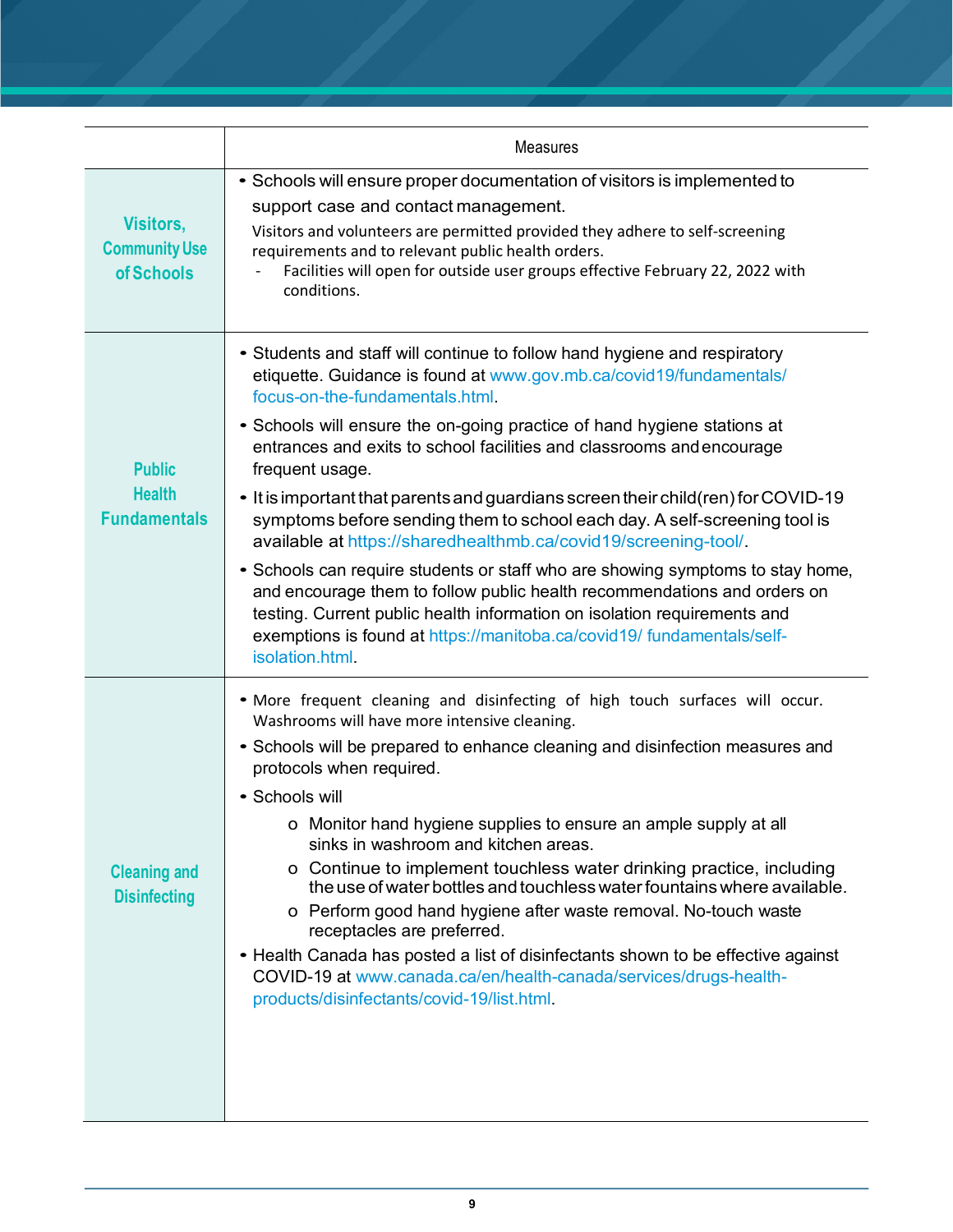|                                     | <b>Measures</b>                                                                                                                                                                                                          |  |  |
|-------------------------------------|--------------------------------------------------------------------------------------------------------------------------------------------------------------------------------------------------------------------------|--|--|
|                                     | • School staff or designated volunteers will handle, prepare and serve food,<br>following all safe food handling protocols.                                                                                              |  |  |
|                                     | • Utensils should be used.                                                                                                                                                                                               |  |  |
| Food<br><b>Handling</b>             | • Remove shared food containers from eating areas. If using single serve packets<br>of condiments, provide them directly to students. Use prepackaged snacks and<br>serve them directly to students.                     |  |  |
|                                     | • Open kitchen and cafeteria areas to eat, but avoid overcrowding.                                                                                                                                                       |  |  |
|                                     | • Ensure proper hand hygiene practices.                                                                                                                                                                                  |  |  |
|                                     | • Food and nutrition courses involving food preparation with students may<br>continue if supervised by qualified staff who follow industry standards.                                                                    |  |  |
| <b>Sharing toys,</b>                | . The use of toys and manipulatives will follow public health advice at the time.<br>Ensure hand hygiene before and after use.                                                                                           |  |  |
| and<br>manipulatives                | • Shared play stations (e.g., water tables and sand tables) are permitted,<br>provided good hand hygiene before and after use is practiced.                                                                              |  |  |
| andusing<br>the library             | • School and classroom libraries are open for use. Ensure good hand hygiene<br>before and after use                                                                                                                      |  |  |
|                                     | • Schools will apply guidance, including the following:                                                                                                                                                                  |  |  |
|                                     | o move activities outdoors when possible (for example, lunch, classes and<br>physical activity) and consider moving classrooms outside when space<br>and weather permit.                                                 |  |  |
| <b>Ventilation</b>                  | o ensure that the ventilation system operates properly.                                                                                                                                                                  |  |  |
|                                     | o increase air exchanges by adjusting the HVAC system.                                                                                                                                                                   |  |  |
|                                     | o open windows when possible and if weather permits.                                                                                                                                                                     |  |  |
|                                     | o maximize space and avoid crowded rooms and hallways.                                                                                                                                                                   |  |  |
|                                     | • Wind instruments and indoor singing guidelines continue to be developed<br>with more information to follow.                                                                                                            |  |  |
| <b>Music (Wind</b>                  | • As of January 17, 2022 - masks are to be work while singing but can be<br>removed, if 2 metres of distance can be maintained, while playing wind<br>instruments.                                                       |  |  |
| instruments and<br>singing indoors) | • Assess ventilation, encourage spacing where possible and consider outdoor<br>classrooms as weather permits.                                                                                                            |  |  |
|                                     | • Sharing of music stands and sheet music is permitted, provided good hand<br>hygiene practices are followed.                                                                                                            |  |  |
|                                     | • Instruments, including accessories (e.g. drum sticks, mallets) should not be<br>shared. If sharing instruments and accessories is required for equity purposes,<br>then they will be thoroughly cleaned between users. |  |  |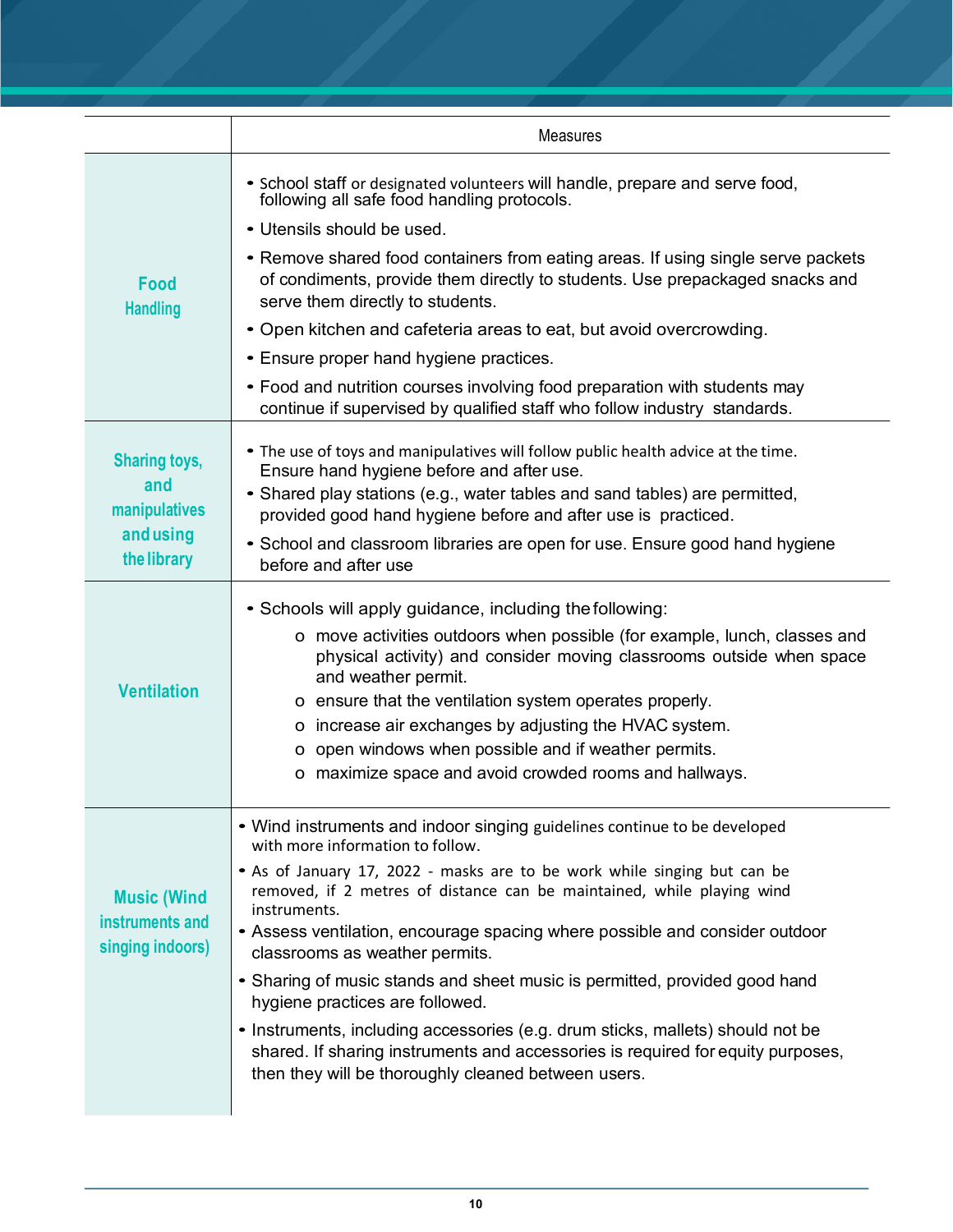|                                       | Measures                                                                                                                                                                                                                                                                                                                                                                                                                                                                                                                               |  |  |
|---------------------------------------|----------------------------------------------------------------------------------------------------------------------------------------------------------------------------------------------------------------------------------------------------------------------------------------------------------------------------------------------------------------------------------------------------------------------------------------------------------------------------------------------------------------------------------------|--|--|
| <b>Child Care</b><br><b>Centres</b>   | • Schools will work cooperatively with school-based child care centres to<br>ensure that they can continue to operate. This includes protection of<br>designated child care centre space for child care centres in schools, and<br>an approach to supporting shared spaces, including cleaning protocols.                                                                                                                                                                                                                              |  |  |
| <b>Technology</b><br><b>Education</b> | • Technology education programming is permitted, provided public health<br>measures are followed.<br>• When planning for technical-vocational, industrial arts, human ecology and<br>applied commerce education programs, the following Manitoba COVID-19<br>support documents may provide useful sector-specific information:<br>Workplace Guidance for Business Owners and Guidance for Industry Sectors.<br>These documents are available at https://manitoba.ca/asset library/en/<br>coronavirus/restoring-workplace-guidance.pdf. |  |  |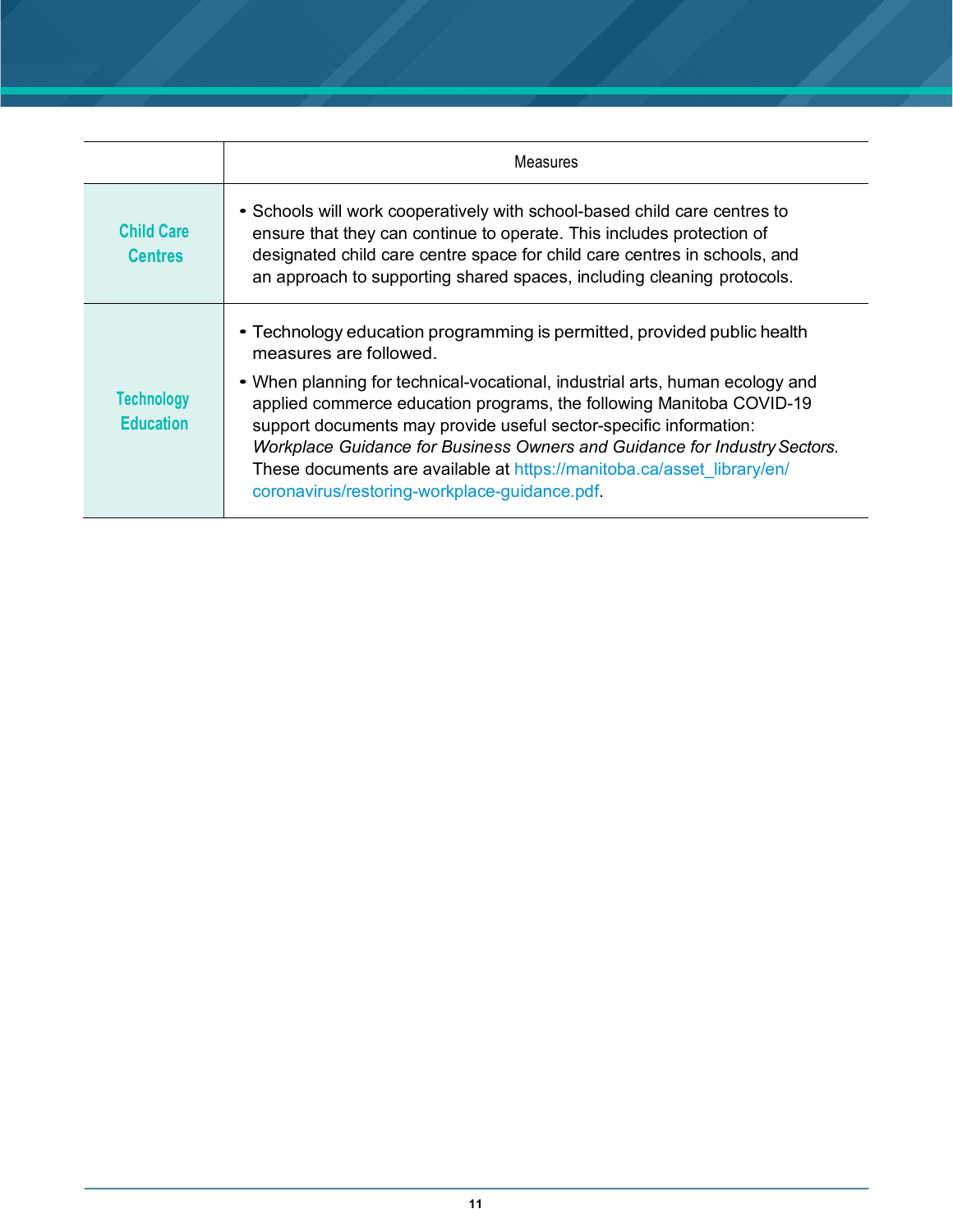#### School reopening contingency plans for Caution (Yellow), Restricted (Orange) and Critical (Red) Levels

Schools will be prepared to implement measures as outlined in Caution (Yellow), Restricted (Orange) and Critical (Red) levels of the Pandemic Response System, as well as any additional public health measures in place at the time. The table below provides an overview of additional public health measures that may be required to ensure student and staff safety.

|                                            |        | <b>Additional Public Health Measures</b>                                                                                                                                                                                                                                                                                                                                                                                                                                                                                                                                                     |                                                                                                                                                                                                                                                                                                                                                                                                                                                                                                        |                                                                                                                                                                                                                                                                                                                                                                                                                                                                                                                                                                                                                                                                                                            |  |
|--------------------------------------------|--------|----------------------------------------------------------------------------------------------------------------------------------------------------------------------------------------------------------------------------------------------------------------------------------------------------------------------------------------------------------------------------------------------------------------------------------------------------------------------------------------------------------------------------------------------------------------------------------------------|--------------------------------------------------------------------------------------------------------------------------------------------------------------------------------------------------------------------------------------------------------------------------------------------------------------------------------------------------------------------------------------------------------------------------------------------------------------------------------------------------------|------------------------------------------------------------------------------------------------------------------------------------------------------------------------------------------------------------------------------------------------------------------------------------------------------------------------------------------------------------------------------------------------------------------------------------------------------------------------------------------------------------------------------------------------------------------------------------------------------------------------------------------------------------------------------------------------------------|--|
|                                            |        | <b>Caution (Yellow)</b>                                                                                                                                                                                                                                                                                                                                                                                                                                                                                                                                                                      | <b>Restricted (Orange)</b>                                                                                                                                                                                                                                                                                                                                                                                                                                                                             | <b>Critical (Red)</b>                                                                                                                                                                                                                                                                                                                                                                                                                                                                                                                                                                                                                                                                                      |  |
| <b>Instructional</b><br><b>Programming</b> | K to 8 | • All students are in full-<br>time class learning to<br>the greatest extent<br>possible.<br>• Ensure K - 6 students<br>are in cohorts<br>• Maintain a distance of<br>two metres between<br>individuals to the<br>greatest extent<br>possible.<br>• Ensure two metres of<br>distancing before<br>students remove their<br>masks to eat and drink.<br>• For music, ensure K - 6<br>students remain in<br>cohorts with two metres<br>of distance<br>• Field trips are permitted<br>as long as the activities<br>follow public health<br>directions for<br>distancing/cohorts/<br>sanitization. | • All students are in<br>class learning unless<br>otherwise directed by<br>public health officials.<br>ie. a class or cohort<br>may be directed by<br>public health officials<br>to isolate because of<br>an outbreak within<br>that class or cohort.<br>• Schools must ensure<br>two metres of<br>physical distancing to<br>the greatest extent<br>possible.<br>• K to 6 students must<br>remain in cohorts.<br>• In K to 6, limit the<br>use of sharing toys,<br>play stations and<br>manipulatives. | • School wide remote learning is a<br>measure of last resort and will be<br>directed by public health officials.<br>· Schools must ensure two metres of<br>physical distancing. If not possible,<br>blended learning for K to 12 can be<br>implemented.<br>• Schools are open for Kindergarten to<br>Grade 6 students of critical services<br>workers who cannot make alternative<br>care arrangements, students with<br>special needs and students at risk.<br>• Focus on literacy, numeracy and other<br>curricular areas, as time and resources<br>permit.<br>• Classroom teacher provides remote<br>learning to ALL students as per the<br><b>Manitoba Education Standards for</b><br>Remote Learning. |  |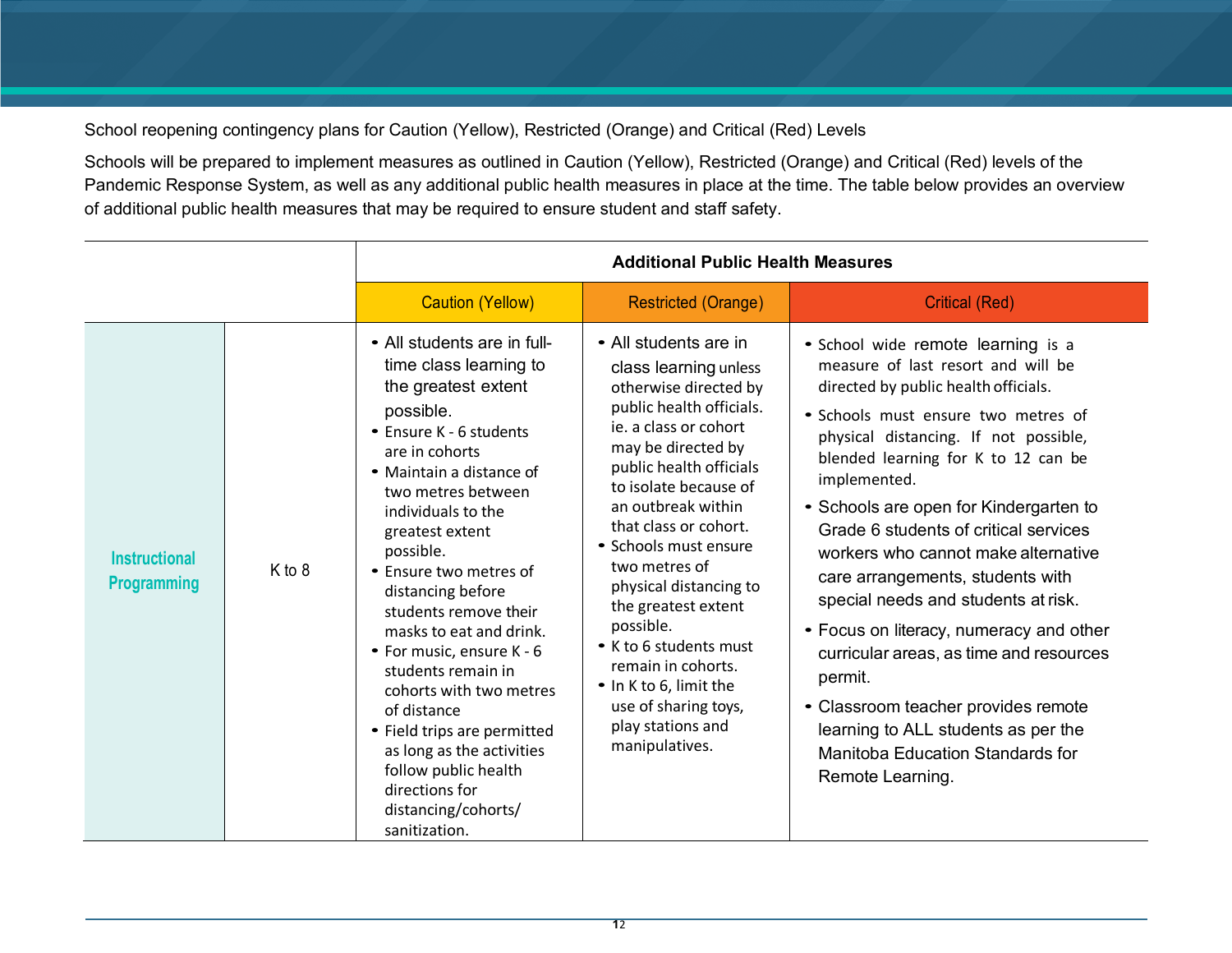|                                            |         | <b>Caution (Yellow)</b>                                                                                                                                                                                                                                                                                                                                                                                                                                                                                    | Restricted (Orange)                                                                                                                                                                                                                                                                                                                                                  | <b>Critical (Red)</b>                                                                                                                                                                                     |
|--------------------------------------------|---------|------------------------------------------------------------------------------------------------------------------------------------------------------------------------------------------------------------------------------------------------------------------------------------------------------------------------------------------------------------------------------------------------------------------------------------------------------------------------------------------------------------|----------------------------------------------------------------------------------------------------------------------------------------------------------------------------------------------------------------------------------------------------------------------------------------------------------------------------------------------------------------------|-----------------------------------------------------------------------------------------------------------------------------------------------------------------------------------------------------------|
| <b>Instructional</b><br><b>Programming</b> | 9 to 12 | • All students are in class<br>learning to the greatest extent<br>possible.<br>• Modifications to program<br>delivery may be required<br>as a result of current public<br>health measures.<br>• Extracurricular sports,<br>tournaments and overnight<br>camps are permitted and<br>should follow Public health<br>orders as required.<br>• Spectator attendance is<br>permitted at 100%<br>capacity limits and should<br>follow the Public Health<br>orders for indoor/outdoor<br>recreational facilities. | • Modifications to program<br>delivery may be required as<br>a result of public health<br>measures.<br>• Masks are to be worn in music<br>class, including when singing<br>and can be removed when<br>playing wind instruments.<br>• Students must wear a mask<br>while in the gym during the<br>school day, even while<br>participating in an athletic<br>activity. | • If remote learning is<br>implemented by public<br>health, the classroom<br>teacher provides remote<br>learning to students as per<br>the Manitoba Education<br><b>Standards for Remote</b><br>Learning. |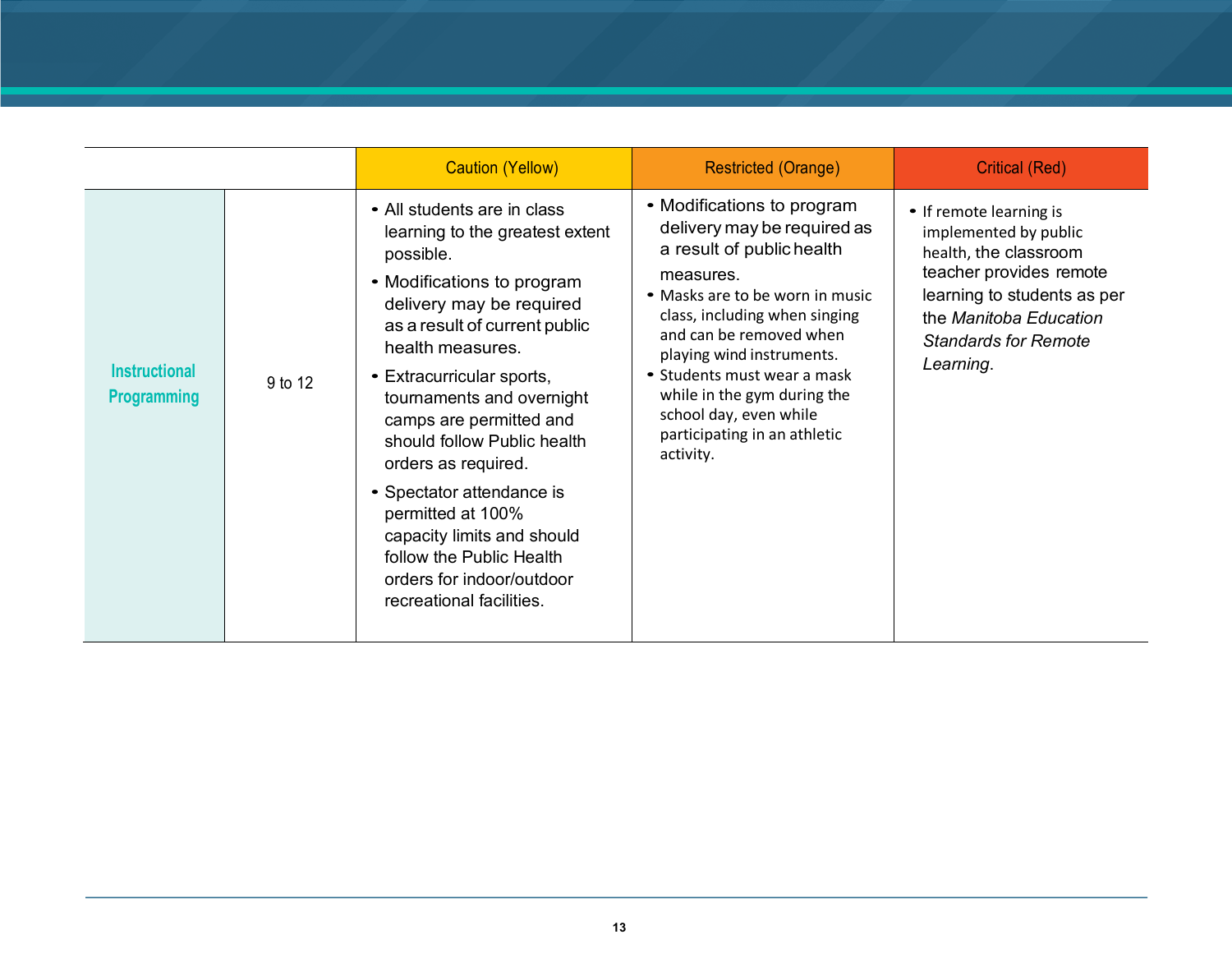|                                                     | <b>Caution (Yellow)</b>                                                                                                                                                                               | <b>Restricted (Orange)</b>                                                                                                                                                                                                                                                                                                                                                                               | <b>Critical (Red)</b>                                                                                                                                                                                                                                                                                                                                                                                                                                                                                                                                           |  |  |
|-----------------------------------------------------|-------------------------------------------------------------------------------------------------------------------------------------------------------------------------------------------------------|----------------------------------------------------------------------------------------------------------------------------------------------------------------------------------------------------------------------------------------------------------------------------------------------------------------------------------------------------------------------------------------------------------|-----------------------------------------------------------------------------------------------------------------------------------------------------------------------------------------------------------------------------------------------------------------------------------------------------------------------------------------------------------------------------------------------------------------------------------------------------------------------------------------------------------------------------------------------------------------|--|--|
| <b>Physical</b><br><b>Distancing</b><br>and Cohorts | • Encourage physical distancing<br>between students to the greatest<br>extent possible.<br>• Other physical distancing and cohort<br>measures for Kindergarten to Grade<br>6 continue to be followed. | • Schools must ensure two metres<br>of physical distancing to the<br>greatest extent possible, and<br>adjust classroom space as<br>necessary; excess furniture must<br>be removed from classrooms to<br>create additional space; other<br>spaces within schools must be<br>repurposed to accommodate<br>more distancing (e.g.,<br>multipurpose rooms, shared<br>spaces, common areas, and<br>libraries). | • Two metres of physical<br>distancing must be maintained<br>for students who are in-class<br>learning.<br>• Multiple groups are allowed to<br>operate in<br>a school setting at the same<br>time, provided these groups<br>can be segregated to prevent<br>contact with each other. The<br>use of separate entrances/exits<br>and staggered drop-off/pick-up<br>schedules should be employed<br>to minimize congestion and<br>mixing of groups.<br>• Other physical distancing<br>and cohort measures found in<br>Caution (Yellow) continue to<br>be followed. |  |  |
| <b>PPE (Masks)</b>                                  | • Mask use and any additional personal protective equipment usage will follow current public health<br>recommendations and orders.                                                                    |                                                                                                                                                                                                                                                                                                                                                                                                          |                                                                                                                                                                                                                                                                                                                                                                                                                                                                                                                                                                 |  |  |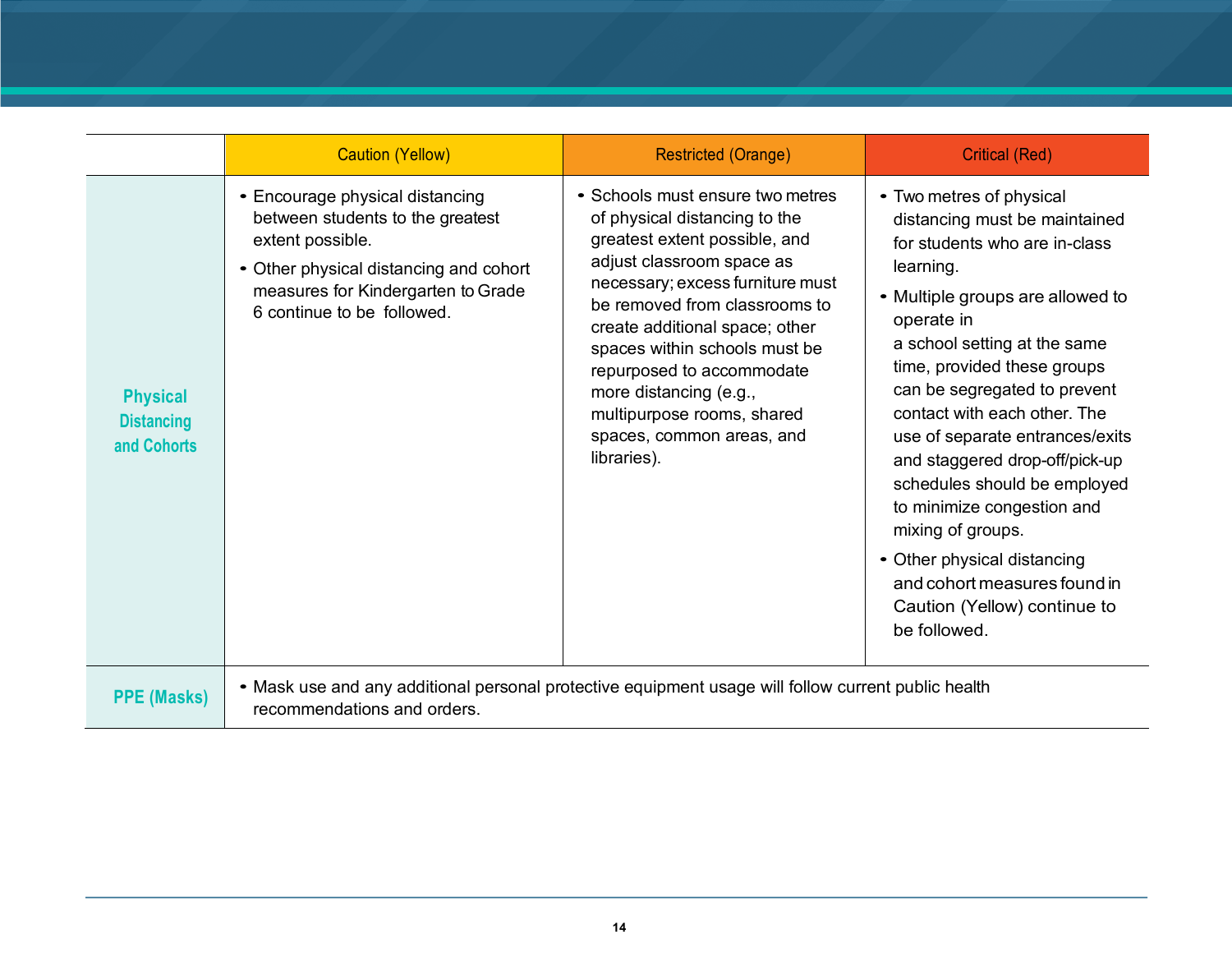|                                                                        | <b>Caution (Yellow)</b>                                                                                                                                                                                                                                                                       | <b>Restricted (Orange)</b> | <b>Critical (Red)</b>                                                                                                                                                                                                                                                                              |
|------------------------------------------------------------------------|-----------------------------------------------------------------------------------------------------------------------------------------------------------------------------------------------------------------------------------------------------------------------------------------------|----------------------------|----------------------------------------------------------------------------------------------------------------------------------------------------------------------------------------------------------------------------------------------------------------------------------------------------|
| <b>Transportation</b>                                                  | • Seating plans required.<br>• Where possible individuals from the same<br>household occupy the same seat.<br>• Any additional measures would align with public<br>health recommendations and orders at the time.                                                                             |                            | • Bussing will be based on divisions' discretions.<br>Urban, rural and northern school divisions may<br>transport children of critical service workers<br>who do not have other means of transportation.<br>• Any additional measures will align with public<br>health recommendations and orders. |
| <b>Field Trips and</b><br><b>Extra-Curricular</b><br><b>Activities</b> | • Any additional measures will follow public health recommendations and orders at the time.                                                                                                                                                                                                   |                            |                                                                                                                                                                                                                                                                                                    |
| <b>Assemblies and</b><br>gatherings                                    | • Any additional measures will follow public health recommendations and orders at the time.                                                                                                                                                                                                   |                            |                                                                                                                                                                                                                                                                                                    |
| <b>Visitors and Community</b><br><b>Use of Schools</b>                 | • Any additional measures will follow public health recommendations and orders at the time.                                                                                                                                                                                                   |                            |                                                                                                                                                                                                                                                                                                    |
| <b>Cleaning and</b><br><b>Disinfecting</b>                             | • Any additional measures will follow public health recommendations and orders at the time<br>• Health Canada has posted a list of disinfectants shown to be effective against COVID-19 at<br>www.canada.ca/en/health-canada/services/drugs-health-products/disinfectants/covid-19/list.html. |                            |                                                                                                                                                                                                                                                                                                    |